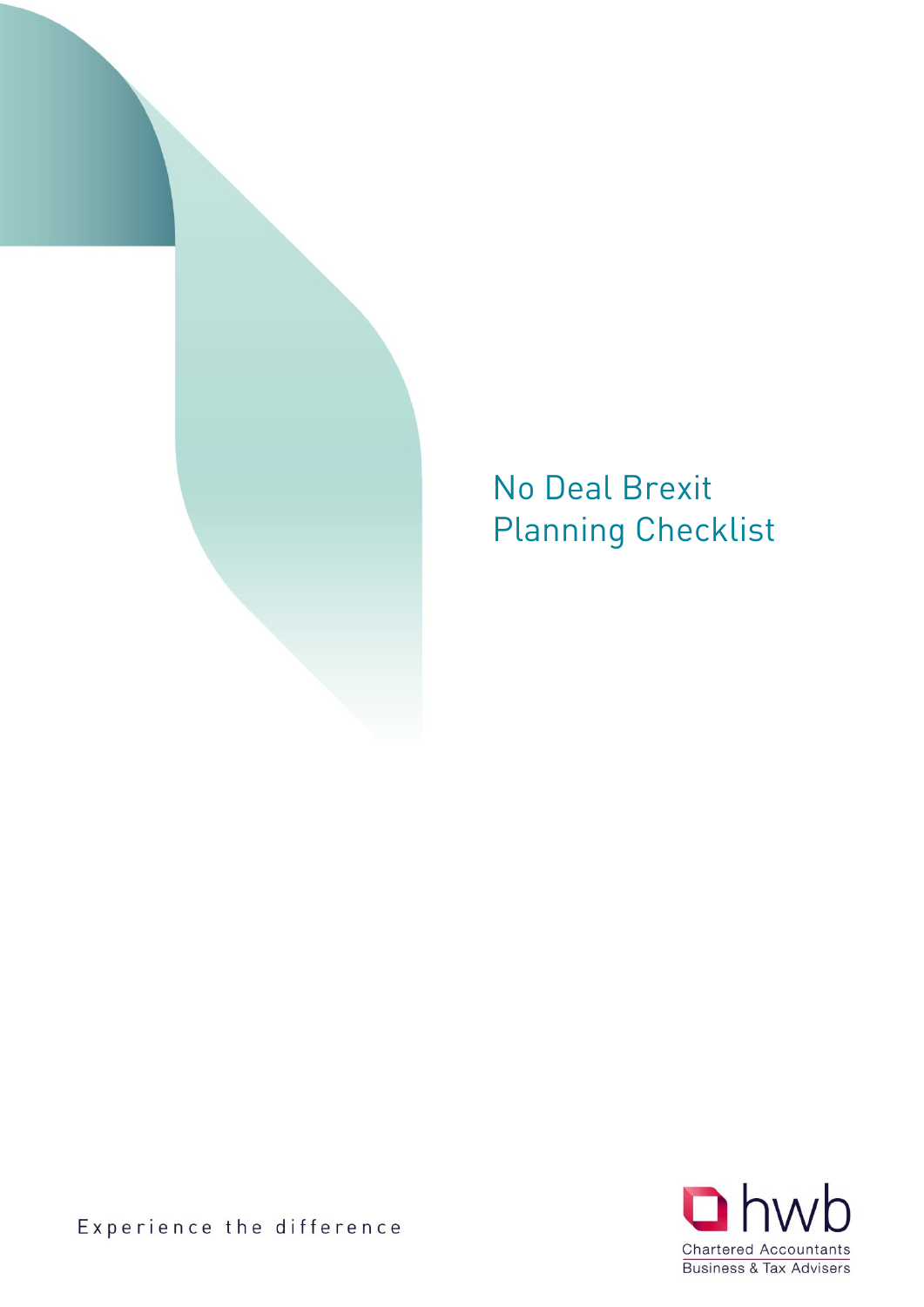## Introduction

There is still uncertainty around what Brexit will mean and planning for a "No Deal" scenario seems sensible right now.

The Government has published guidance: "UK government's preparations for a no deal scenario" and it continues to provide updates on how to prepare for the event.

See:<https://www.gov.uk/government/publications/uk-governments-preparations-for-a-no-deal-scenario>

Businesses that buy and sell from the EU should have contingency plans in place which will need to be flexible to cope with a variety of possible outcomes.

In the event that the UK exits the EU without a deal, from 11pm GMT on 31 October 2019, many UK businesses will need to apply the same processes to EU trade that apply when trading with the rest of the world.

Here are some of the areas you should consider, particularly if you import or export goods to the EU and haven't had the need to complete the various forms before. The checklist also considers general implications of a "no deal" Brexit.

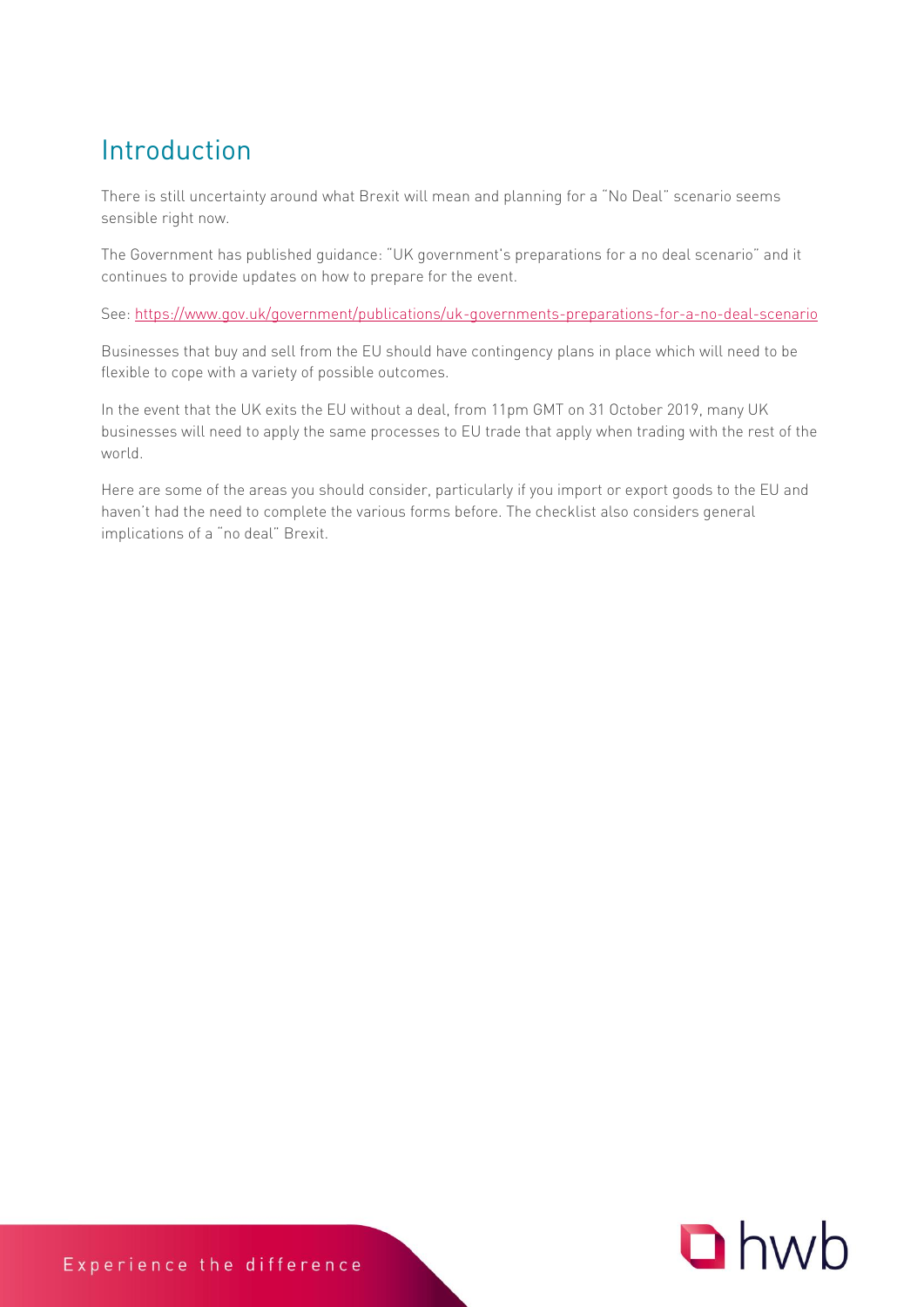| <b>Movement of Goods</b> |                                                                                                                                                                                                                                                                                                                                                                                                    | <b>Review</b> |
|--------------------------|----------------------------------------------------------------------------------------------------------------------------------------------------------------------------------------------------------------------------------------------------------------------------------------------------------------------------------------------------------------------------------------------------|---------------|
| 1.                       | Register (unless you already have) for an Economic Operator Registration and<br>Identification (EORI) number - https://www.gov.uk/eori                                                                                                                                                                                                                                                             |               |
| 2.                       | Consider an agent to help with completing import/export forms - www.export.org.uk or<br>DIY the forms (see below).                                                                                                                                                                                                                                                                                 |               |
| 3.                       | Contact your haulage company to check whether additional information is needed so they<br>can make safety and security declarations or whether you will DIY these -guidance can be<br>found from HMRC: https://www.gov.uk/guidance/declaring-yourgoods-at-customs-if-the-<br>uk-leaves-the-eu-with-no-deal                                                                                         |               |
| 4.                       | Export rules are specific by sector so review "Preparing your business for the UK leaving<br>the EU" on the Gov.uk website: https://www.gov.uk/business-uk-leaving-eu                                                                                                                                                                                                                              |               |
| 5.                       | If you import goods then consider registering for "Transitional Simplified Procedures"<br>(TSP) which enables registered importers to defer making customs declarations and<br>paying duty. See: https://www.gov.uk/guidance/register-for-simplified-importprocedures-<br>if-the-uk-leaves-the-eu-without-a-deal                                                                                   |               |
| 6.                       | Review quidance on how to prepare for the Customs Declaration service (CDS) which<br>outlines what you need to do to get ready for the CDS. This depends on whether your<br>business currently uses the "Customs Handling of Import and Export Freight" (CHIEF):<br>https://www.gov.uk/guidance/how-hmrc-will-introduce-the-customsdeclaration-service                                             |               |
| 7.                       | Review HMRC videos, webinars and consider registering for email alerts - Choose EU<br>Exit: https://www.gov.uk/government/collections/hmrc-webinars-email-alertsand-<br>videos?utm_source=referrer&utm_campaign=card-<br>transactionprogramme&utm_medium=1-to-many-letter&utm_content=educational                                                                                                  |               |
|                          | 8. You may choose to register for "Authorised Economic Operator (AEO) status which<br>enables "Trusted" businesses simplified customs procedures. Application does take time<br>and is complex. See: https://www.gov.uk/guidance/authorised-economicoperator-<br>certification                                                                                                                     |               |
| 9.                       | HMRC have acknowledged that a "no deal" scenario may affect the working capital of<br>many businesses and are reintroducing postponed accounting for duty and VAT which will<br>be settled on VAT returns and not at the port. See:<br>https://www.gov.uk/government/publications/vat-for-businesses-if-theres-no-<br>brexitdeal/vat-for-businesses-if-theres-no-brexit-deal for further guidance. |               |

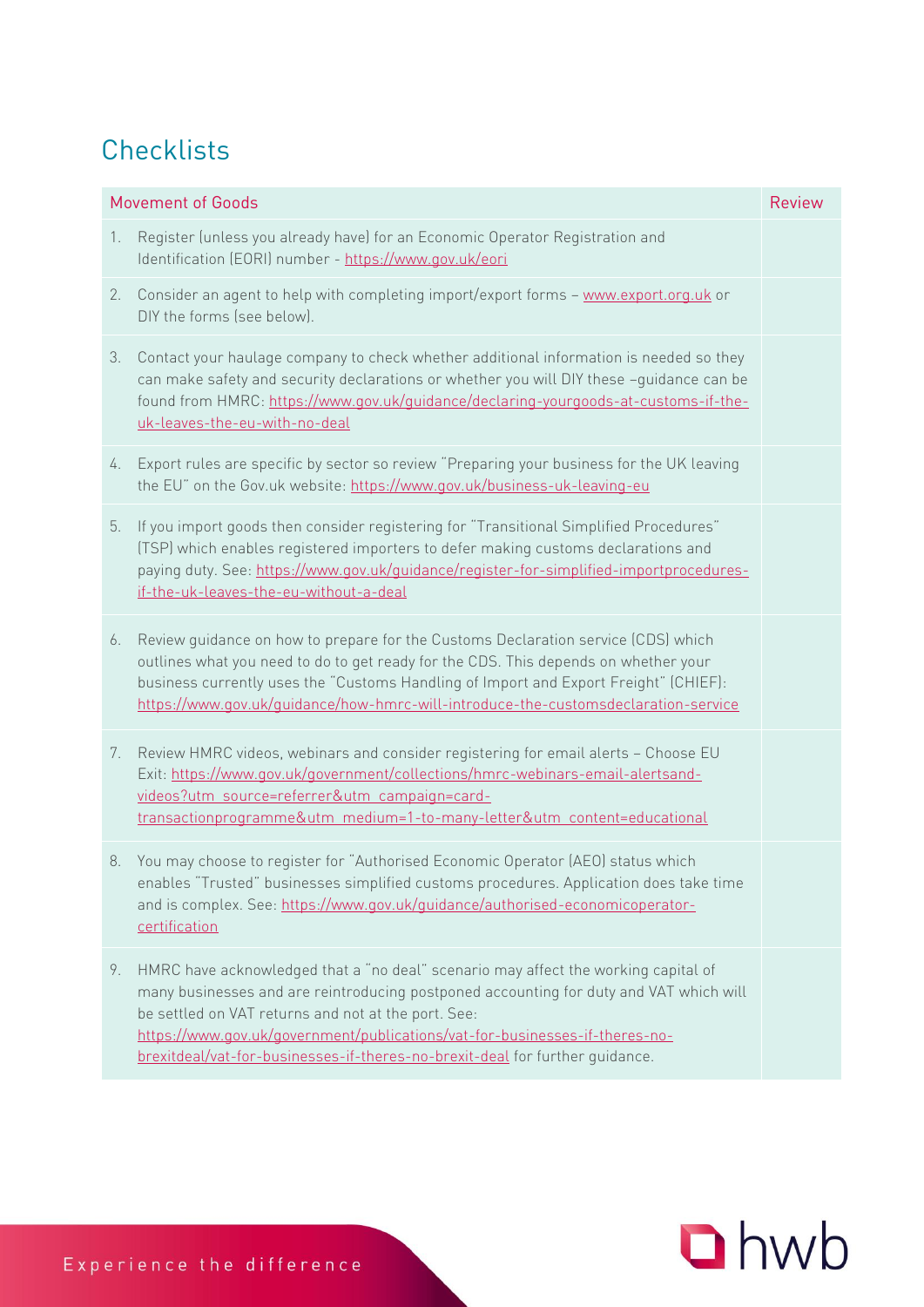- 10. If you trade in goods with the EU and keep stock in the EU for supply to EU customers you will need local VAT registration. You could also be asked to appoint a fiscal representative (and should have bank guarantees as they will be jointly liable for VAT you owe). See: [https://www.gov.uk/government/publications/partnershippack-preparing-for-a-no-deal](https://www.gov.uk/government/publications/partnershippack-preparing-for-a-no-deal-eu-exit)[eu-exit](https://www.gov.uk/government/publications/partnershippack-preparing-for-a-no-deal-eu-exit)
- 11. If your business currently uses the UK VAT Mini One Stop Shop (MOSS Union scheme) which allows you to account for VAT - normally due in multiple EU countries, you can continue to use the MOSS system after 31<sup>st</sup> October, but must register for the VAT MOSS non-Union scheme in an EU member state: [https://www.gov.uk/guidance/vat-it-system](https://www.gov.uk/guidance/vat-it-system-rules-and-processes-if-the-uk-leaves-theeu-without-a-deal)[rules-and-processes-if-the-uk-leaves-theeu-without-a-deal](https://www.gov.uk/guidance/vat-it-system-rules-and-processes-if-the-uk-leaves-theeu-without-a-deal)

12. Consider forming a company in the EU.

| <b>Supply Chain Analysis</b> |                                                                                                                                                                                                                                                                                                           |  |
|------------------------------|-----------------------------------------------------------------------------------------------------------------------------------------------------------------------------------------------------------------------------------------------------------------------------------------------------------|--|
| $1_{\cdot}$                  | In the event of "no deal" all exports and imports to the EU will be subject to tariffs under<br>the rules of the World Trade Organisation (WTO). You will need to identify where "inputs"<br>come from and which categories of product they fall into so you can work out the tariffs<br>that will apply. |  |
|                              | Identify the countries you will trade with (EU and non-EU) and the value they<br>represent.                                                                                                                                                                                                               |  |
|                              | Identify EU and International standards your business is currently required to comply<br>with.                                                                                                                                                                                                            |  |
|                              | Identify cross border services provided.                                                                                                                                                                                                                                                                  |  |
|                              | For further guidance see:<br>$\overline{\phantom{a}}$<br>https://www.brexittoolkit.co.uk/tools/ourblog/post/13635/brexit-preparation-guide-<br>supply-chain-mapping                                                                                                                                       |  |
| 2.                           | Review WTO and EU rates online and check the tariff data for your business. See:<br>https://www.wto.org/english/tratop_e/tariffs_e/tariff_data_e.htm and<br>http://madb.europa.eu/madb/euTariffs.htm                                                                                                      |  |

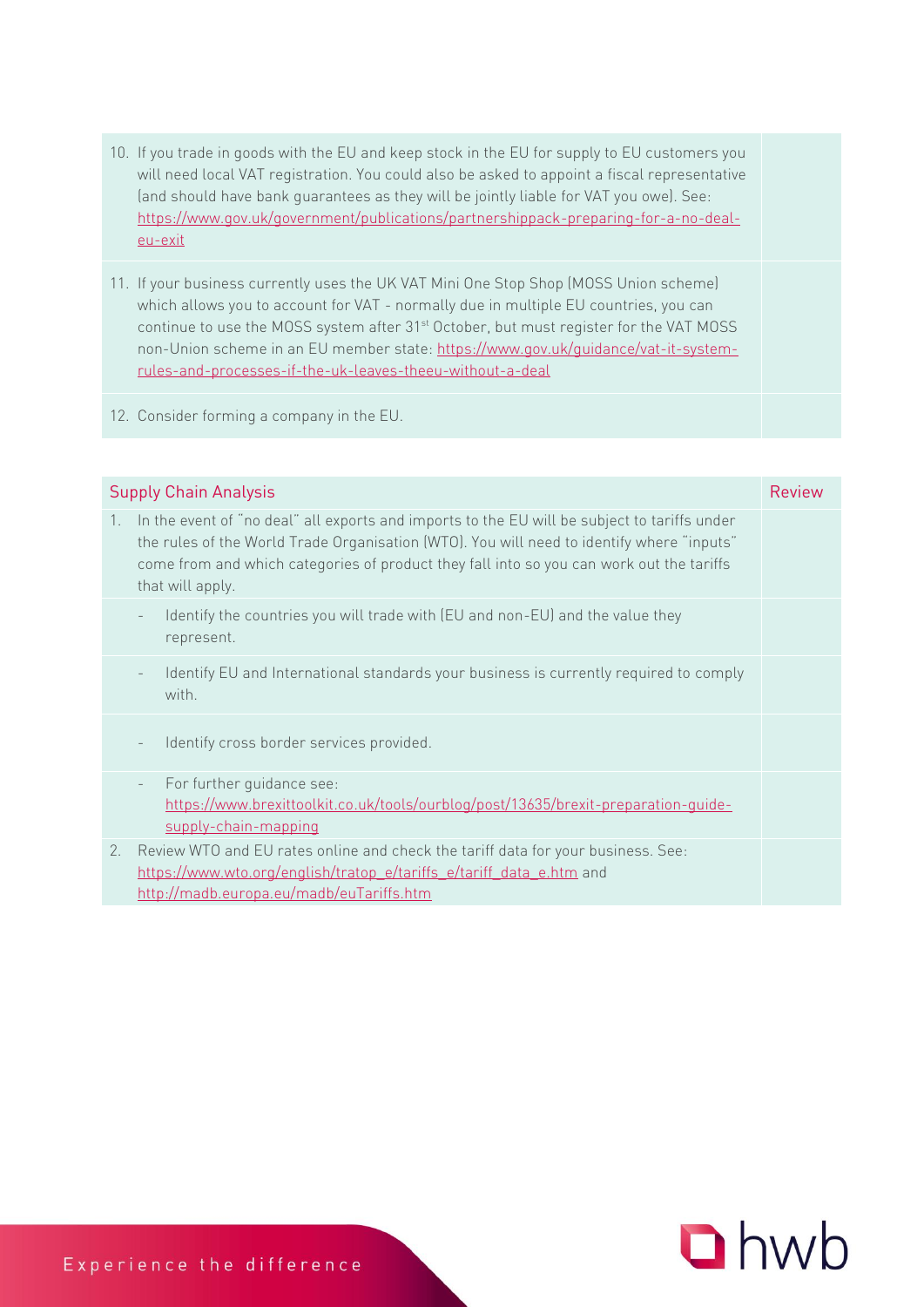| <b>Contracts with EU Companies</b>                                                                                                                                                                                                                                                                                                                                                                                                                                                              |  |
|-------------------------------------------------------------------------------------------------------------------------------------------------------------------------------------------------------------------------------------------------------------------------------------------------------------------------------------------------------------------------------------------------------------------------------------------------------------------------------------------------|--|
| If you currently have business agreements with EU companies these may need to be<br>$\pm$<br>redrafted to cover off areas such as customs arrangements, import duties, how VAT is<br>accounted for, definitions such as "Territory", dispute resolution and unanticipated<br>administration as a result of Brexit. Consult your lawyer for advice to avoid any potential<br>issues sooner rather than later. See also: https://www.gov.uk/guidance/international-<br>trade-paperwork-the-basics |  |

| EU Employees in the UK and Post Brexit Planning |                                                                                                                                                                                                                                                                                        | <b>Review</b> |
|-------------------------------------------------|----------------------------------------------------------------------------------------------------------------------------------------------------------------------------------------------------------------------------------------------------------------------------------------|---------------|
| $\mathbb{1}$ .                                  | Review all EU employees currently working in your business and ascertain whether they<br>are applying for "Settled status" by 31 December 2020. See:<br>https://www.gov.uk/government/publications/eu-settlement-scheme-employer-toolkit                                               |               |
|                                                 | 2. EU citizens who wish to stay for longer than 36 months will need to apply and qualify<br>under the terms of the UK's new skills-based immigration system, which will begin from 1<br>January 2021.                                                                                  |               |
| 3.                                              | Your UK employees working in the EU may need to apply for similar status.                                                                                                                                                                                                              |               |
| 4.                                              | Do a plan of your aims hopes and ambitions (strategy) for your business and examine the<br>need for further employees from the EU and whether you should talk to a lawyer<br>regarding immigration compliance post Brexit. See: https://www.employment-<br>studies.co.uk for quidance. |               |

| <b>Other Matters</b> |                                                                                                                                                                                                                                                                                                                                                                                                                                                                                                                                                                                                                                   | Review |
|----------------------|-----------------------------------------------------------------------------------------------------------------------------------------------------------------------------------------------------------------------------------------------------------------------------------------------------------------------------------------------------------------------------------------------------------------------------------------------------------------------------------------------------------------------------------------------------------------------------------------------------------------------------------|--------|
| 1.                   | If your business has a ".EU" domain name you should check the eligibility to hold such a<br>domain here: https://www.gov.uk/government/publications/guidance-on-eutop-level-<br>domain-name-registrations-in-the-event-of-a-no-deal-eu-exit/guidance-oneu-top-level-<br>domain-name-registrations-in-the-event-of-a-no-deal-eu-exit                                                                                                                                                                                                                                                                                               |        |
| 2.                   | If you are involved in eCommerce then read the Governments EU exit quidance:<br>https://www.gov.uk/government/publications/ecommerce-eu-exit-guidance                                                                                                                                                                                                                                                                                                                                                                                                                                                                             |        |
| 3.                   | Data Protection - you may need to comply with new license requirements and changes in<br>regulation. The Information Commissioner's Office (ICO) has published a six step checklist<br>to prepare for data compliance:<br>https://ico.org.uk/media/fororganisations/documents/2614365/leaving-the-eu-6-steps-to-<br>take-final.pdf                                                                                                                                                                                                                                                                                                |        |
| 4.                   | Copyrights, Intellectual Property (IP) and trademarks - at this point in time it is not clear if<br>EU trademarks would be applicable in the UK post Brexit. If you own intellectual property<br>rights contact your lawyer on protecting your IP post Brexit. For Copyrights see:<br>https://www.gov.uk/government/publications/copyright-if-theres-nobrexit-deal and for IP<br>see: https://www.gov.uk/government/publications/exhaustionof-intellectual-property-<br>rights-if-theres-no-brexit-deal and for trademarks see:<br>https://www.gov.uk/government/publications/trade-marks-and-designs-if-theres-<br>nobrexit-deal |        |